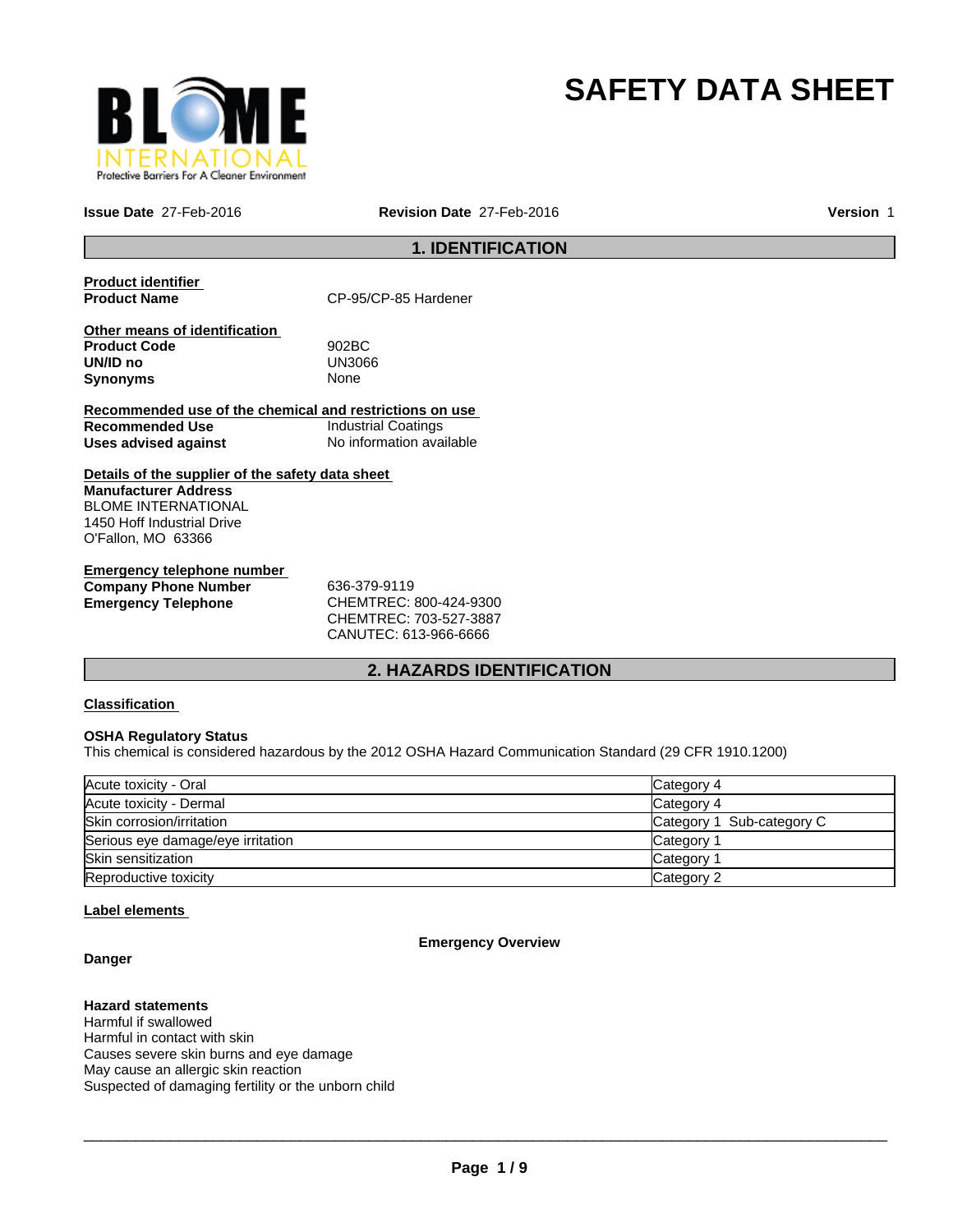

**Appearance** viscous **Physical state** liquid **Odor** Amine

 $\overline{\phantom{a}}$  ,  $\overline{\phantom{a}}$  ,  $\overline{\phantom{a}}$  ,  $\overline{\phantom{a}}$  ,  $\overline{\phantom{a}}$  ,  $\overline{\phantom{a}}$  ,  $\overline{\phantom{a}}$  ,  $\overline{\phantom{a}}$  ,  $\overline{\phantom{a}}$  ,  $\overline{\phantom{a}}$  ,  $\overline{\phantom{a}}$  ,  $\overline{\phantom{a}}$  ,  $\overline{\phantom{a}}$  ,  $\overline{\phantom{a}}$  ,  $\overline{\phantom{a}}$  ,  $\overline{\phantom{a}}$ 

#### **Precautionary Statements - Prevention**

Obtain special instructions before use Do not handle until all safety precautions have been read and understood Wear protective gloves/protective clothing/eye protection/face protection Use personal protective equipment as required Wash face, hands and any exposed skin thoroughly after handling Do not eat, drink or smoke when using this product Do not breathe dust/fume/gas/mist/vapors/spray Contaminated work clothing should not be allowed out of the workplace

#### **Precautionary Statements - Response**

IF IN EYES: Rinse cautiously with water for several minutes. Remove contact lenses, if present and easy to do. Continue rinsing Immediately call a POISON CENTER or doctor/physician IF ON SKIN (or hair): Remove/Take off immediately all contaminated clothing. Rinse skin with water/shower If skin irritation or rash occurs: Get medical advice/attention Call a POISON CENTER or doctor/physician if you feel unwell Wash contaminated clothing before reuse IF INHALED: Remove victim to fresh air and keep at rest in a position comfortable for breathing Immediately call a POISON CENTER or doctor/physician IF SWALLOWED: Call a POISON CENTER or doctor/physician if you feel unwell Rinse mouth Do NOT induce vomiting

## **Precautionary Statements - Storage**

Store locked up

#### **Precautionary Statements - Disposal**

Dispose of contents/container to an approved waste disposal plant

#### **Hazards not otherwise classified (HNOC)**

## Not applicable

#### **Other Information**

Toxic to aquatic life with long lasting effects. Harmful to aquatic life.

# **Unknown acute toxicity**

70% of the mixture consists of ingredient(s) of unknown toxicity

# **3. COMPOSITION/INFORMATION ON INGREDIENTS**

# **Substance**

Not applicable

# **Mixture**

| <b>Chemical Name</b> | <b>CAS No</b>       | Weight-%                     |
|----------------------|---------------------|------------------------------|
| lsophorone diamine * | 2855-13-2           | $30 - 60$                    |
| Benzyl alcohol *     | 100-51-6            | 15 - 40                      |
| Diethylenetriamine * | $1 - 40 - 0$<br>111 | - 10<br>$\ddot{\phantom{1}}$ |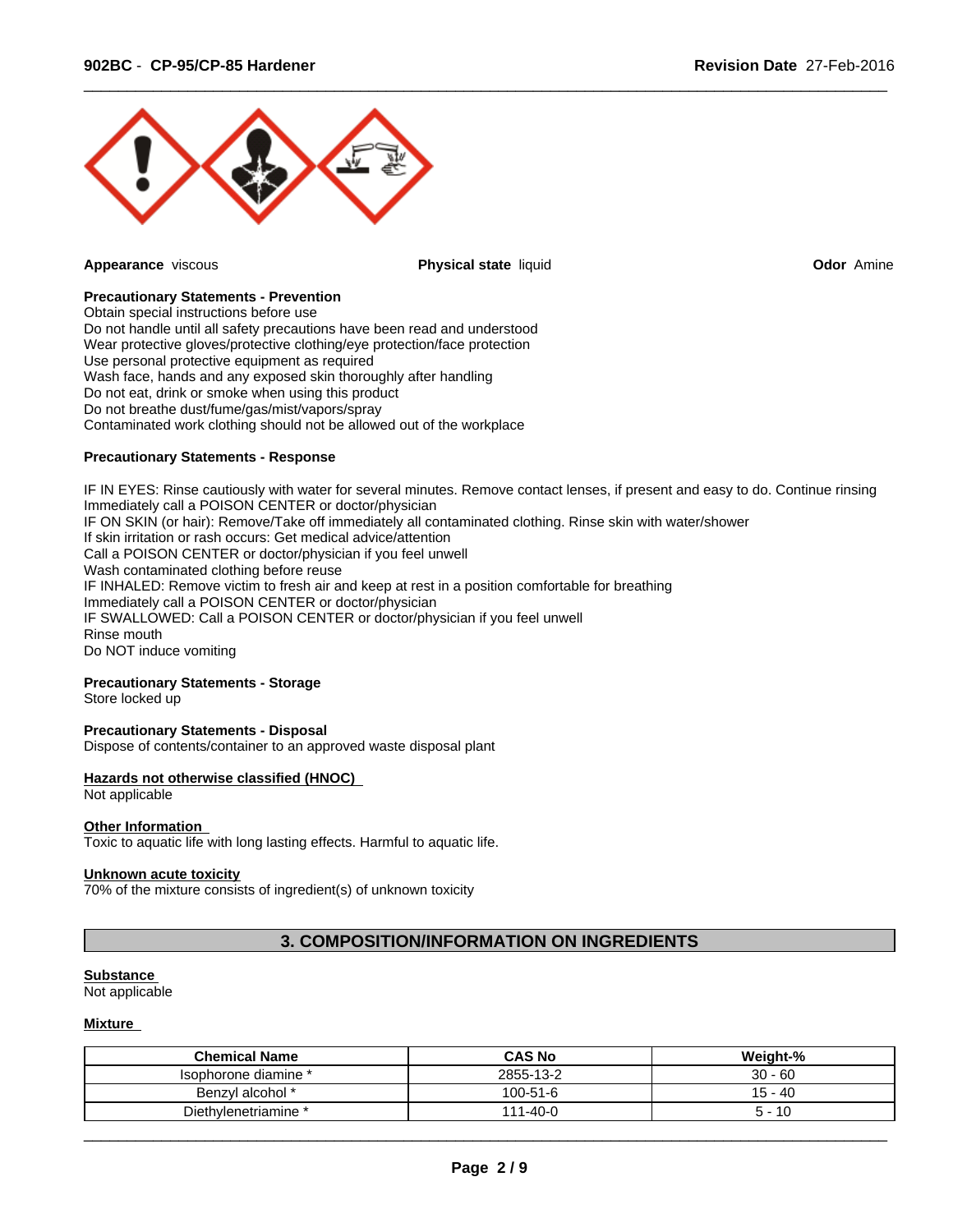| , iine<br>11/ | つら<br>$\sim$<br>. ו-רי |  |
|---------------|------------------------|--|
| BIS<br>--     | -<br>$80 - 05 -$       |  |

\*The exact percentage (concentration) of composition has been withheld as a trade secret.

 $\overline{\phantom{a}}$  ,  $\overline{\phantom{a}}$  ,  $\overline{\phantom{a}}$  ,  $\overline{\phantom{a}}$  ,  $\overline{\phantom{a}}$  ,  $\overline{\phantom{a}}$  ,  $\overline{\phantom{a}}$  ,  $\overline{\phantom{a}}$  ,  $\overline{\phantom{a}}$  ,  $\overline{\phantom{a}}$  ,  $\overline{\phantom{a}}$  ,  $\overline{\phantom{a}}$  ,  $\overline{\phantom{a}}$  ,  $\overline{\phantom{a}}$  ,  $\overline{\phantom{a}}$  ,  $\overline{\phantom{a}}$ 

# **4. FIRST AID MEASURES**

| <b>Description of first aid measures</b>                    |                                                                                                                                                                                                                                                                                                                                            |
|-------------------------------------------------------------|--------------------------------------------------------------------------------------------------------------------------------------------------------------------------------------------------------------------------------------------------------------------------------------------------------------------------------------------|
| <b>General advice</b>                                       | Call 911 or emergency medical service. Remove and isolate contaminated clothing and<br>shoes.                                                                                                                                                                                                                                              |
| Eye contact                                                 | Rinse immediately with plenty of water, also under the eyelids, for at least 15 minutes.<br>Remove contact lenses, if present and easy to do. Continue rinsing. Call a physician<br>immediately.                                                                                                                                           |
| <b>Skin contact</b>                                         | Wash off immediately with soap and plenty of water while removing all contaminated<br>clothes and shoes. For minor skin contact, avoid spreading material on unaffected skin. If<br>skin irritation persists, call a physician.                                                                                                            |
| <b>Inhalation</b>                                           | Remove to fresh air. If breathing is irregular or stopped, administer artificial respiration.<br>Avoid direct contact with skin. Use barrier to give mouth-to-mouth resuscitation. If<br>symptoms persist, call a physician.                                                                                                               |
| Ingestion                                                   | Call a physician or poison control center immediately. Rinse mouth. Drink plenty of water.<br>Do not induce vomiting without medical advice.                                                                                                                                                                                               |
| Self-protection of the first aider                          | Ensure that medical personnel are aware of the material(s) involved and take precautions to<br>protect themselves. Do not use mouth-to-mouth method if victim ingested or inhaled the<br>substance; give artificial respiration with the aid of a pocket mask equipped with a one-way<br>valve or other proper respiratory medical device. |
| Most important symptoms and effects, both acute and delayed |                                                                                                                                                                                                                                                                                                                                            |
| <b>Symptoms</b>                                             | Causes skin and eye burns. May result in permanent damage including blindness. May<br>cause allergic skin reaction. Coughing and/ or wheezing.                                                                                                                                                                                             |
|                                                             | Indication of any immediate medical attention and special treatment needed                                                                                                                                                                                                                                                                 |
| Note to physicians                                          | Keep victim warm and quiet. Effects of exposure (inhalation, ingestion or skin contact) to<br>substance may be delayed. Treat symptomatically.                                                                                                                                                                                             |

# **5. FIRE-FIGHTING MEASURES**

#### **Suitable extinguishing media**

Use extinguishing measures that are appropriate to local circumstances and the surrounding environment. Dry chemical, CO2, alcohol-resistant foam or water spray. Move containers from fire area if you can do it without risk.

**Unsuitable extinguishing media** Do not use a solid water stream as it may scatter and spread fire.

# **Specific hazards arising from the chemical**

The product causes burns of eyes, skin and mucous membranes. Thermal decomposition can lead to release of irritating and toxic gases and vapors. Runoff may pollute waterways.

**Explosion data Sensitivity to Mechanical Impact** None. **Sensitivity to Static Discharge** None.

#### **Protective equipment and precautions for firefighters**

As in any fire, wear self-contained breathing apparatus pressure-demand, MSHA/NIOSH (approved or equivalent) and full protective gear.

# **6. ACCIDENTAL RELEASE MEASURES**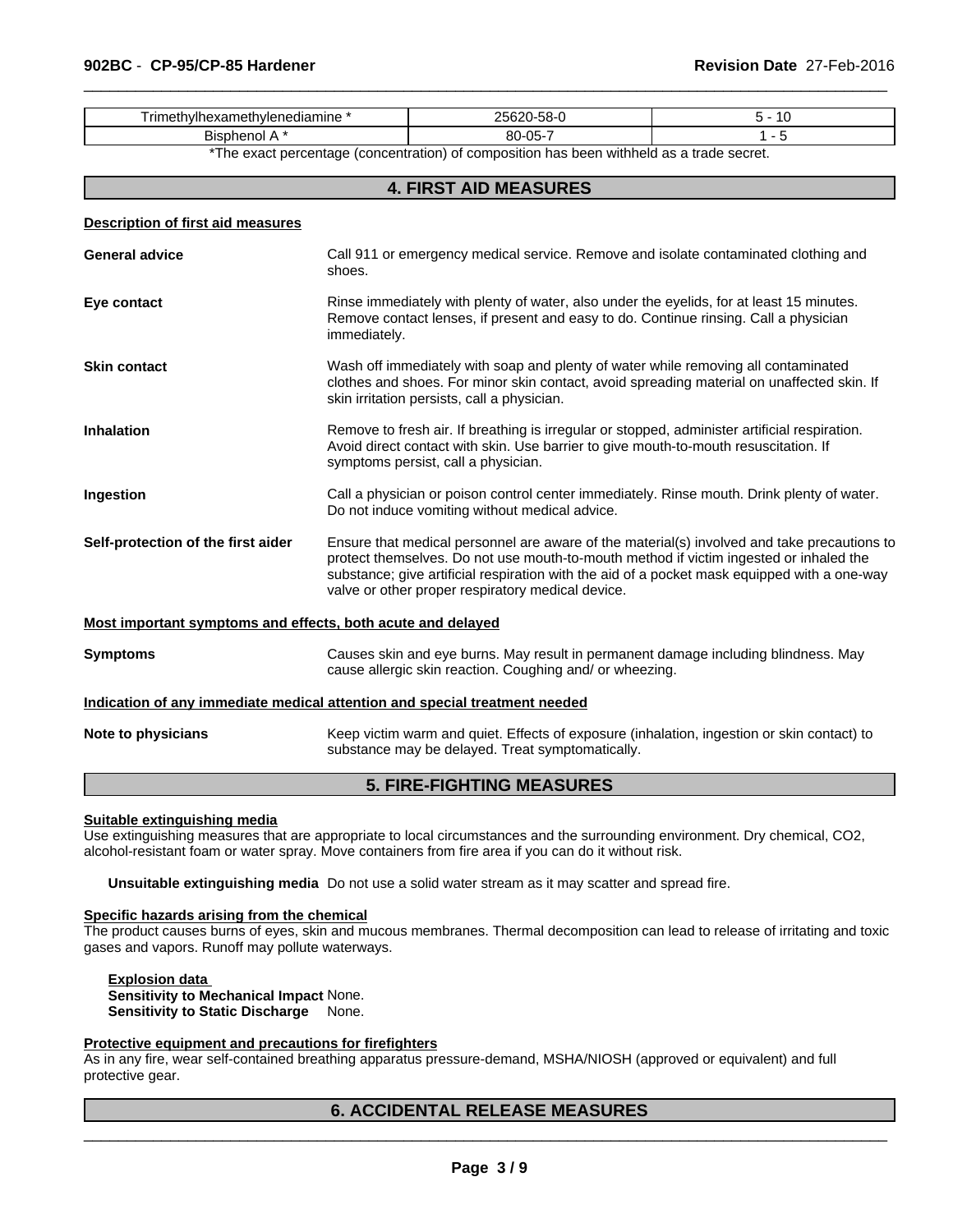# **Personal precautions, protective equipment and emergency procedures**

| <b>Personal precautions</b>                          | Remove all sources of ignition. Evacuate personnel to safe areas. Ensure adequate<br>ventilation, especially in confined areas. Use personal protective equipment as required.<br>Keep people away from and upwind of spill/leak.                          |  |
|------------------------------------------------------|------------------------------------------------------------------------------------------------------------------------------------------------------------------------------------------------------------------------------------------------------------|--|
| <b>Environmental precautions</b>                     |                                                                                                                                                                                                                                                            |  |
| <b>Environmental precautions</b>                     | Prevent entry into waterways, sewers, basements or confined areas.                                                                                                                                                                                         |  |
| Methods and material for containment and cleaning up |                                                                                                                                                                                                                                                            |  |
| <b>Methods for containment</b>                       | Absorb or cover with dry earth, sand or other non-combustible material and transfer to<br>containers.                                                                                                                                                      |  |
| Methods for cleaning up                              | Cover liquid spill with sand, earth or other non-combustible absorbent material. Use<br>personal protective equipment as required. Dam up. Take up mechanically, placing in<br>appropriate containers for disposal. Clean contaminated surface thoroughly. |  |
|                                                      | <b>7. HANDLING AND STORAGE</b>                                                                                                                                                                                                                             |  |

 $\overline{\phantom{a}}$  ,  $\overline{\phantom{a}}$  ,  $\overline{\phantom{a}}$  ,  $\overline{\phantom{a}}$  ,  $\overline{\phantom{a}}$  ,  $\overline{\phantom{a}}$  ,  $\overline{\phantom{a}}$  ,  $\overline{\phantom{a}}$  ,  $\overline{\phantom{a}}$  ,  $\overline{\phantom{a}}$  ,  $\overline{\phantom{a}}$  ,  $\overline{\phantom{a}}$  ,  $\overline{\phantom{a}}$  ,  $\overline{\phantom{a}}$  ,  $\overline{\phantom{a}}$  ,  $\overline{\phantom{a}}$ 

# **Precautions for safe handling**

| Advice on safe handling | Avoid contact with skin, eyes or clothing. Use personal protective equipment as required. |
|-------------------------|-------------------------------------------------------------------------------------------|
|                         | Wash contaminated clothing before reuse. Do not breathe dust/fume/gas/mist/vapors/spray.  |
|                         | Do not eat, drink or smoke when using this product.                                       |

# **Conditions for safe storage, including any incompatibilities**

| <b>Storage Conditions</b> | Keep container tightly closed in a dry and well-ventilated place. Keep out of the reach of<br>children. |
|---------------------------|---------------------------------------------------------------------------------------------------------|
| Incompatible materials    | Strong oxidizing agents. Strong acids. Strong bases.                                                    |

# **8. EXPOSURE CONTROLS/PERSONAL PROTECTION**

# **Control parameters**

#### **Exposure Guidelines** .

| <b>Chemical Name</b>                      | <b>\CGIH TLV</b>                           | <b>OSHA PEL</b> | <b>NIOSH IDLH</b>              |
|-------------------------------------------|--------------------------------------------|-----------------|--------------------------------|
| ∟ieth∪<br>vlenetriamine<br>1-40- $\Gamma$ | TWA.<br>ppm                                |                 | TWA.<br>ppm<br>TWA.<br>4 ma/mª |
| $\frac{1}{2}$                             | Improvedintally Demonstrate Life on Unalth |                 |                                |

*NIOSH IDLH Immediately Dangerous to Life or Health*

# **Appropriate engineering controls**

| <b>Engineering Controls</b> | Showers              |  |
|-----------------------------|----------------------|--|
|                             | Eyewash stations     |  |
|                             | Ventilation systems. |  |

# **Individual protection measures, such as personal protective equipment**

| <b>Eye/face protection</b>            | Tight sealing safety goggles.                                                                                                                                                                                                                                                                                                    |
|---------------------------------------|----------------------------------------------------------------------------------------------------------------------------------------------------------------------------------------------------------------------------------------------------------------------------------------------------------------------------------|
| Skin and body protection              | Wear protective gloves and protective clothing.                                                                                                                                                                                                                                                                                  |
| <b>Respiratory protection</b>         | If exposure limits are exceeded or irritation is experienced, NIOSH/MSHA approved<br>respiratory protection should be worn. Positive-pressure supplied air respirators may be<br>required for high airborne contaminant concentrations. Respiratory protection must be<br>provided in accordance with current local regulations. |
| <b>General Hygiene Considerations</b> | Handle in accordance with good industrial hygiene and safety practice.                                                                                                                                                                                                                                                           |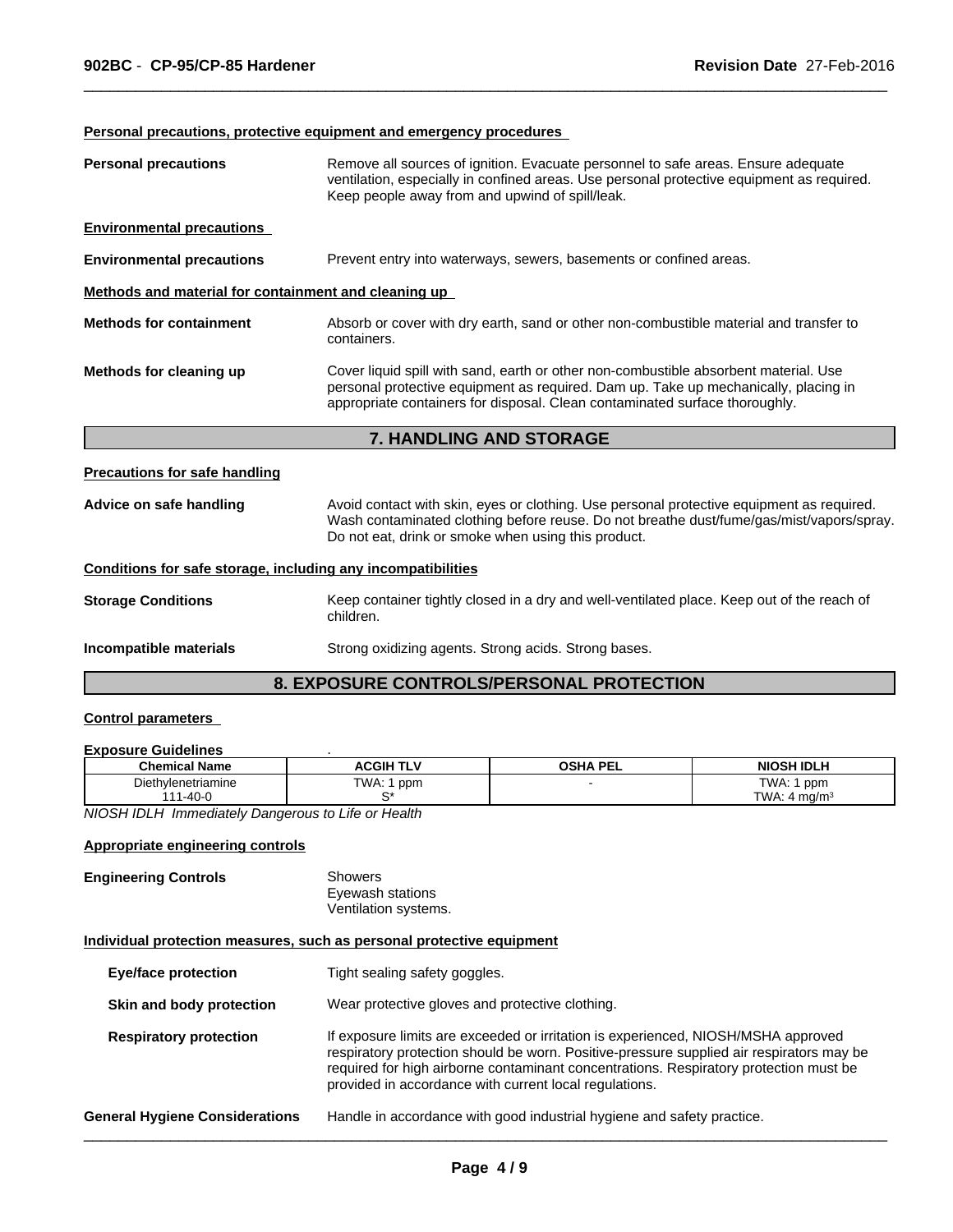# **9. PHYSICAL AND CHEMICAL PROPERTIES**

## **Information on basic physical and chemical properties**

**Physical state** liquid **Appearance Color**

#### **Property**

**Explosive properties** Not an explosive **Oxidizing properties** Not applicable **Solubility in other solvents** No information available<br> **Partition coefficient** No information available **Boiling point / boiling range** > 120 °C / 248 °F **Autoignition temperature** No information available **Flash point Decomposition temperature** No information available **Kinematic viscosity** No information available **Dynamic viscosity** No information available **Flammability (solid, gas) Flammability Limit in Air**<br>**Upper flammability limit:** No information available **Upper flammability limit:** No information available<br> **Lower flammability limit:** No information available **pH** No information available<br> **Melting point / freezing point** No information available **Lower flammability limit: Vapor pressure No information available Vapor density**<br> **Relative density**<br>  $\begin{array}{ccc}\n & 0.96 \\
\end{array}$ **Melting point / freezing point Relative density Water solubility** dispersible

#### **Other Information**

**VOC Content (%)** 0 g/L

viscous amber

#### **Values**

> 100 °C / 212 °F No information available<br>No information available

**No information available** 

**Softening point** No information available **Molecular weight** No information available **Density** No information available **Bulk density** No information available **Odor**

 $\overline{\phantom{a}}$  ,  $\overline{\phantom{a}}$  ,  $\overline{\phantom{a}}$  ,  $\overline{\phantom{a}}$  ,  $\overline{\phantom{a}}$  ,  $\overline{\phantom{a}}$  ,  $\overline{\phantom{a}}$  ,  $\overline{\phantom{a}}$  ,  $\overline{\phantom{a}}$  ,  $\overline{\phantom{a}}$  ,  $\overline{\phantom{a}}$  ,  $\overline{\phantom{a}}$  ,  $\overline{\phantom{a}}$  ,  $\overline{\phantom{a}}$  ,  $\overline{\phantom{a}}$  ,  $\overline{\phantom{a}}$ 

**Odor threshold** No information available Amine

## **Remarks•Method**

Pensky-Martens Closed Cup (PMCC)

# **10. STABILITY AND REACTIVITY**

**Reactivity**  No data available

**Chemical stability**

Stable under recommended storage conditions. **Possibility of Hazardous Reactions** Hazardous polymerization does not occur. **Conditions to avoid** Elevated Temperature. Incompatible materials. **Incompatible materials** Strong oxidizing agents. Strong acids. Strong bases. **Hazardous Decomposition Products** Thermal decomposition can lead to release of irritating and toxic gases and vapors.

# **11. TOXICOLOGICAL INFORMATION**

# **Information on likely routes of exposure**

#### **Product Information**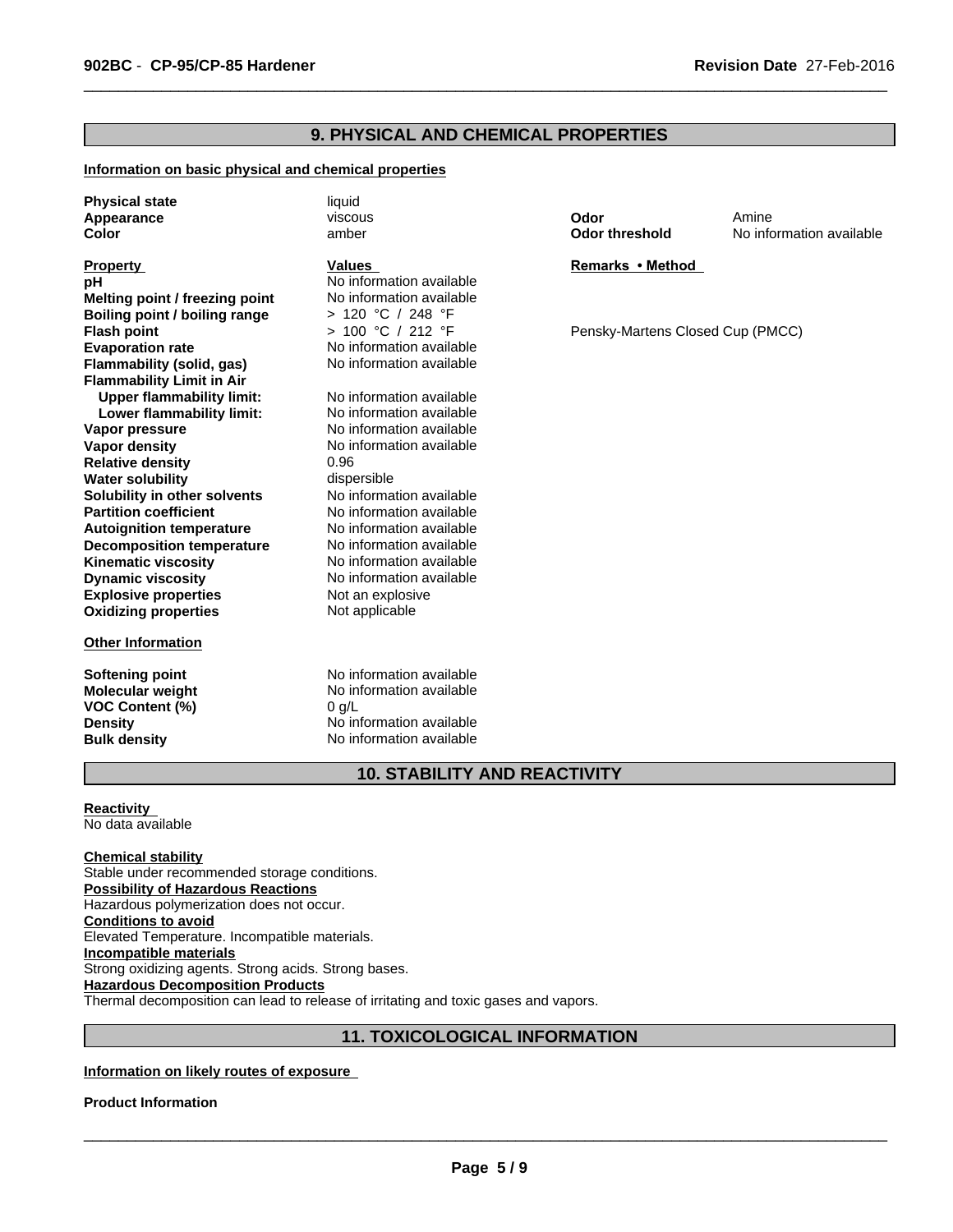| <b>Inhalation</b> | May cause irritation. |
|-------------------|-----------------------|
|-------------------|-----------------------|

**Eye contact** Corrosive to the eyes and may cause severe damage including blindness.

 $\overline{\phantom{a}}$  ,  $\overline{\phantom{a}}$  ,  $\overline{\phantom{a}}$  ,  $\overline{\phantom{a}}$  ,  $\overline{\phantom{a}}$  ,  $\overline{\phantom{a}}$  ,  $\overline{\phantom{a}}$  ,  $\overline{\phantom{a}}$  ,  $\overline{\phantom{a}}$  ,  $\overline{\phantom{a}}$  ,  $\overline{\phantom{a}}$  ,  $\overline{\phantom{a}}$  ,  $\overline{\phantom{a}}$  ,  $\overline{\phantom{a}}$  ,  $\overline{\phantom{a}}$  ,  $\overline{\phantom{a}}$ 

**Skin contact** May cause burns. Repeated or prolonged skin contact may cause allergic reactions with susceptible persons.

**Ingestion** Can burn mouth, throat, and stomach.

| <b>Chemical Name</b>                        | Oral LD50            | <b>Dermal LD50</b>     | <b>Inhalation LC50</b>  |
|---------------------------------------------|----------------------|------------------------|-------------------------|
| Isophorone diamine<br>2855-13-2             | $= 1030$ mg/kg (Rat) |                        |                         |
| Benzyl alcohol<br>  100-51-6                | $= 1230$ mg/kg (Rat) | $= 2$ g/kg (Rabbit)    | $= 8.8$ mg/L (Rat) 4 h  |
| Diethylenetriamine<br>1111-40-0             | $= 1080$ mg/kg (Rat) | $= 672$ mg/kg (Rabbit) | $= 70$ mg/L (Rat) 4 h   |
| Trimethylhexamethylenediamine<br>25620-58-0 | $= 910$ mg/kg (Rat)  |                        |                         |
| <b>Bisphenol A</b><br>$ 80-05-7$            | $=$ 3300 mg/kg (Rat) | $= 3$ mL/kg (Rabbit)   | $> 0.17$ mg/L (Rat) 6 h |

#### **Information on toxicological effects**

**Symptoms** May cause an allergic skin reaction. Causes skin burns. May cause redness and tearing of the eyes. May result in permanent damage including blindness. Coughing and/ or wheezing.

#### **Delayed and immediate effects as well as chronic effects from short and long-term exposure**

| <b>Sensitization</b>            | May cause sensitization in susceptible persons.   |
|---------------------------------|---------------------------------------------------|
| Germ cell mutagenicity          | No information available.                         |
| Carcinogenicity                 | No information available.                         |
| <b>Reproductive toxicity</b>    | Contains a known or suspected reproductive toxin. |
| STOT - single exposure          | Target Organs. Respiratory system. Eyes. Skin.    |
| <b>STOT - repeated exposure</b> | No information available.                         |
| <b>Target Organ Effects</b>     | Eyes, Respiratory system, Skin.                   |
| <b>Aspiration hazard</b>        | No information available.                         |

#### **Numerical measures of toxicity - Product Information**

**The following values are calculated based on chapter 3.1 of the GHS document** .

| ATEmix (oral)                 | 1,114.00 mg/kg      |
|-------------------------------|---------------------|
| ATEmix (dermal)               | 1,403.00 mg/kg mg/l |
| ATEmix (inhalation-dust/mist) | 140.00 ma/l         |

# **12. ECOLOGICAL INFORMATION**

#### **Ecotoxicity**

Toxic to aquatic life with long lasting effects

70 % of the mixture consists of components(s) of unknown hazards to the aquatic environment

| <b>Chemical Name</b>                 | Algae/aguatic plants                                                                                                                                          | Fish                                                                                                                                                           | <b>Crustacea</b>                                                                             |
|--------------------------------------|---------------------------------------------------------------------------------------------------------------------------------------------------------------|----------------------------------------------------------------------------------------------------------------------------------------------------------------|----------------------------------------------------------------------------------------------|
| Isophorone diamine<br>2855-13-2      | 37: 72 h Desmodesmus subspicatus<br>mg/L EC50                                                                                                                 | 110: 96 h Leuciscus idus mg/L<br>LC50 semi-static                                                                                                              | 14.6 - 21.5: 48 h Daphnia magna<br>mg/L EC50 semi-static 42: 24 h<br>Daphnia magna mg/L EC50 |
| Benzyl alcohol<br>$100 - 51 - 6$     | 35: 3 h Anabaena variabilis mg/L<br>EC <sub>50</sub>                                                                                                          | 460: 96 h Pimephales promelas<br>mg/L LC50 static 10: 96 h Lepomis<br>macrochirus mg/L LC50 static                                                             | 23: 48 h water flea mg/L EC50                                                                |
| Diethylenetriamine<br>$111 - 40 - 0$ | 1164: 72 h Pseudokirchneriella<br>subcapitata mg/L EC50 345.6: 96 h<br>Pseudokirchneriella subcapitata<br>mg/L EC50 592: 96 h<br>Desmodesmus subspicatus mg/L | 248: 96 h Poecilia reticulata mg/L<br>LC50 static 430: 96 h Leuciscus<br>idus mg/L LC50 semi-static 1014:<br>96 h Poecilia reticulata mg/L LC50<br>semi-static | 16: 48 h Daphnia magna mg/L<br>EC50 37: 24 h Daphnia magna<br>mg/L EC50                      |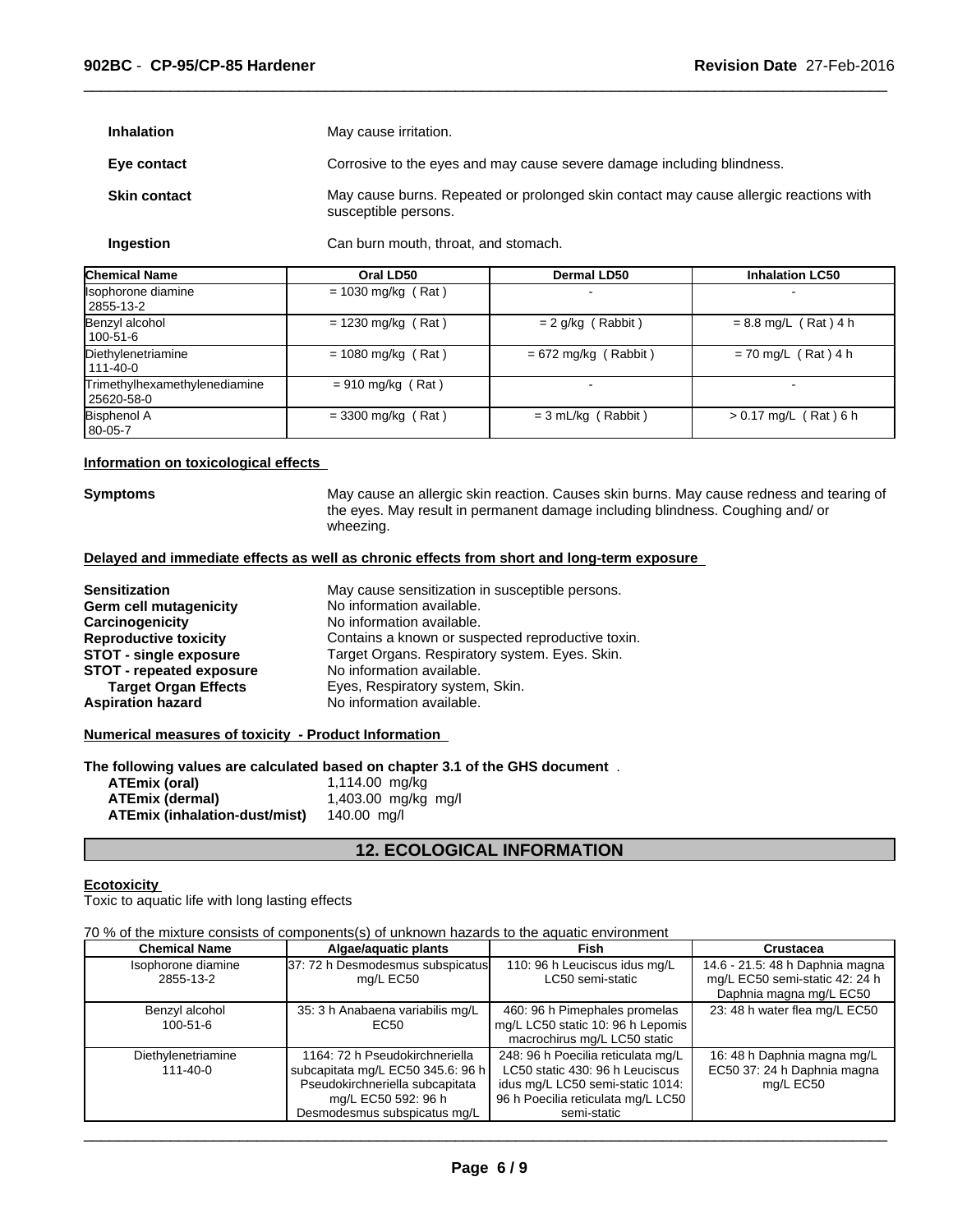|                                             | EC <sub>50</sub>                                       |                                                                                                                                                                                                                      |                                                                                                                               |
|---------------------------------------------|--------------------------------------------------------|----------------------------------------------------------------------------------------------------------------------------------------------------------------------------------------------------------------------|-------------------------------------------------------------------------------------------------------------------------------|
| Trimethylhexamethylenediamine<br>25620-58-0 | 29.5: 72 h Desmodesmus<br>subspicatus mg/L EC50        | 172: 48 h Leuciscus idus mg/L<br>LC50 static                                                                                                                                                                         | 31.5: 24 h Daphnia magna mg/L<br>EC50                                                                                         |
| Bisphenol A<br>80-05-7                      | 2.5: 96 h Pseudokirchneriella<br>subcapitata mg/L EC50 | 3.6 - 5.4: 96 h Pimephales promelas<br>mg/L LC50 flow-through $4.0 - 5.5$ :<br>96 h Pimephales promelas mg/L<br>LC50 static 4: 96 h Oncorhynchus<br>mykiss mg/L LC50 9.9: 96 h<br>Brachydanio rerio mg/L LC50 static | 10.2: 48 h Daphnia magna mg/L<br>EC50 3.9: 48 h Daphnia magna<br>mg/L EC50 9.2 - 11.4: 48 h Daphnia<br>magna mg/L EC50 Static |

 $\overline{\phantom{a}}$  ,  $\overline{\phantom{a}}$  ,  $\overline{\phantom{a}}$  ,  $\overline{\phantom{a}}$  ,  $\overline{\phantom{a}}$  ,  $\overline{\phantom{a}}$  ,  $\overline{\phantom{a}}$  ,  $\overline{\phantom{a}}$  ,  $\overline{\phantom{a}}$  ,  $\overline{\phantom{a}}$  ,  $\overline{\phantom{a}}$  ,  $\overline{\phantom{a}}$  ,  $\overline{\phantom{a}}$  ,  $\overline{\phantom{a}}$  ,  $\overline{\phantom{a}}$  ,  $\overline{\phantom{a}}$ 

#### **Persistence and degradability**

No information available.

#### **Bioaccumulation**

| <b>Chemical Name</b>                        | <b>Partition coefficient</b> |
|---------------------------------------------|------------------------------|
| Isophorone diamine<br>2855-13-2             | 0.79                         |
| Benzyl alcohol<br>100-51-6                  | 1.1                          |
| Diethylenetriamine<br>111-40-0              | $-1.3$                       |
| Trimethylhexamethylenediamine<br>25620-58-0 | 0.77                         |
| <b>Bisphenol A</b><br>80-05-7               | 2.2                          |

#### **Other adverse effects**

No information available

# **13. DISPOSAL CONSIDERATIONS**

| Waste treatment methods<br>Disposal of wastes | Disposal should be in accordance with applicable regional, national and local laws and<br>regulations. |
|-----------------------------------------------|--------------------------------------------------------------------------------------------------------|
| <b>Contaminated packaging</b>                 | Do not reuse container.                                                                                |
| <b>US EPA Waste Number</b>                    | D002                                                                                                   |

| <b>Chemical Name</b>         | California<br>a Hazardous Waste Status |
|------------------------------|----------------------------------------|
| Diethylenetriamine           | Toxic                                  |
| $1 - 40 - 0$<br>1 <i>A A</i> |                                        |

# **14. TRANSPORT INFORMATION**

| <b>DOT</b>                      |                         |
|---------------------------------|-------------------------|
| UN/ID no                        | UN3066                  |
| Proper shipping name            | Paint                   |
| <b>Hazard Class</b>             | 8                       |
| <b>Packing Group</b>            | Ш                       |
| <b>Special Provisions</b>       | B52, IB3, T4, TP1, TP29 |
| <b>Description</b>              | UN3066, Paint, 8, III   |
| <b>Emergency Response Guide</b> | 153                     |
| <b>Number</b>                   |                         |
|                                 |                         |
| <b>TDG</b>                      |                         |
| UN/ID no                        | UN3066                  |
| Proper shipping name            | Paint                   |
| <b>Hazard Class</b>             | 8                       |
|                                 |                         |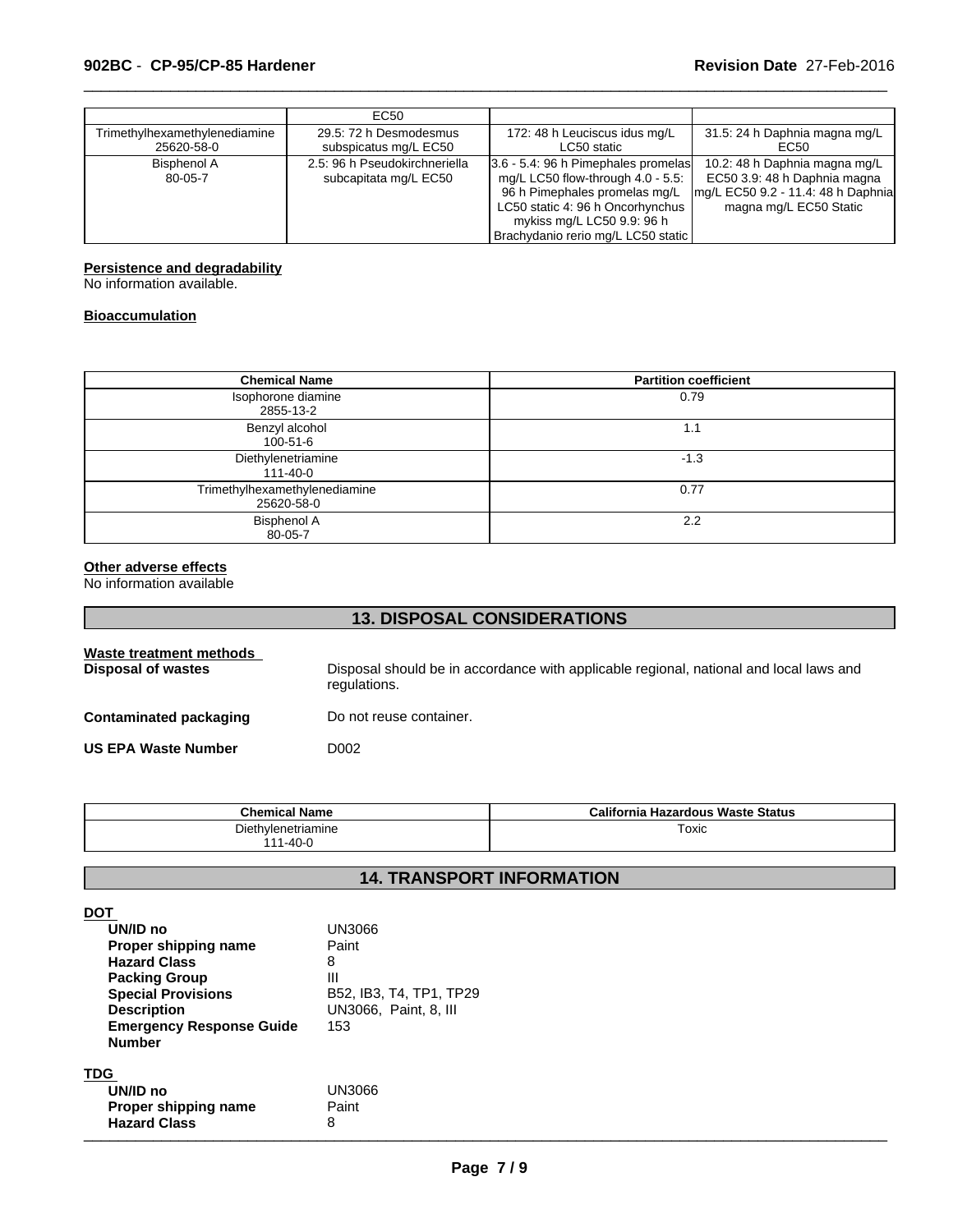| <b>Packing Group</b>      | Ш                            |
|---------------------------|------------------------------|
| <b>Description</b>        | UN3066, Paint, 8, III        |
|                           |                              |
| IATA                      |                              |
| UN/ID no                  | UN3066                       |
| Proper shipping name      | Paint                        |
| <b>Hazard Class</b>       | 8                            |
| <b>Packing Group</b>      | Ш                            |
| <b>ERG Code</b>           | 8L                           |
| <b>Special Provisions</b> | A3, A72, A803, A192          |
| <b>Description</b>        | UN3066, Paint, 8, III        |
|                           |                              |
| <b>IMDG</b>               |                              |
| UN/ID no                  | UN3066                       |
| Proper shipping name      | Paint                        |
| <b>Hazard Class</b>       | 8                            |
| <b>Packing Group</b>      | Ш                            |
| EmS-No                    | F-A, S-B                     |
| <b>Special Provisions</b> | 163, 223                     |
| <b>Description</b>        | <b>UN3066, Paint, 8, III</b> |

# **15. REGULATORY INFORMATION**

 $\overline{\phantom{a}}$  ,  $\overline{\phantom{a}}$  ,  $\overline{\phantom{a}}$  ,  $\overline{\phantom{a}}$  ,  $\overline{\phantom{a}}$  ,  $\overline{\phantom{a}}$  ,  $\overline{\phantom{a}}$  ,  $\overline{\phantom{a}}$  ,  $\overline{\phantom{a}}$  ,  $\overline{\phantom{a}}$  ,  $\overline{\phantom{a}}$  ,  $\overline{\phantom{a}}$  ,  $\overline{\phantom{a}}$  ,  $\overline{\phantom{a}}$  ,  $\overline{\phantom{a}}$  ,  $\overline{\phantom{a}}$ 

| <b>International Inventories</b> |          |
|----------------------------------|----------|
| <b>TSCA</b>                      | Complies |
| <b>DSL/NDSL</b>                  | Complies |
| <b>EINECS/ELINCS</b>             | Complies |
| <b>IECSC</b>                     | Complies |
| <b>KECL</b>                      | Complies |
| <b>PICCS</b>                     | Complies |
| <b>AICS</b>                      | Complies |

#### **Legend:**

**TSCA** - United States Toxic Substances Control Act Section 8(b) Inventory **DSL/NDSL** - Canadian Domestic Substances List/Non-Domestic Substances List **EINECS/ELINCS** - European Inventory of Existing Chemical Substances/European List of Notified Chemical Substances **ENCS** - Japan Existing and New Chemical Substances **IECSC** - China Inventory of Existing Chemical Substances **KECL** - Korean Existing and Evaluated Chemical Substances **PICCS** - Philippines Inventory of Chemicals and Chemical Substances **AICS** - Australian Inventory of Chemical Substances

#### **US Federal Regulations**

# **SARA 313**

Section 313 of Title III of the Superfund Amendments and Reauthorization Act of 1986 (SARA). This product contains a chemical or chemicals which are subject to the reporting requirements of the Act and Title 40 of the Code of Federal Regulations, Part 372

| <b>Chemical Name</b>                  | <b>SARA 313 - Threshold Values %</b> |  |
|---------------------------------------|--------------------------------------|--|
| Bisphenol A - 80-05-7                 | 1.0                                  |  |
| <b>SARA 311/312 Hazard Categories</b> |                                      |  |
| Acute health hazard                   | Yes                                  |  |
| <b>Chronic Health Hazard</b>          | Yes                                  |  |
| <b>Fire hazard</b>                    | No                                   |  |
| Sudden release of pressure hazard     | No                                   |  |
| <b>Reactive Hazard</b>                | No                                   |  |

#### **CWA (Clean Water Act)**

This product does not contain any substances regulated as pollutants pursuant to the Clean Water Act (40 CFR 122.21 and 40 CFR 122.42)

# **CERCLA**

This material, as supplied, does not contain any substances regulated as hazardous substances under the Comprehensive